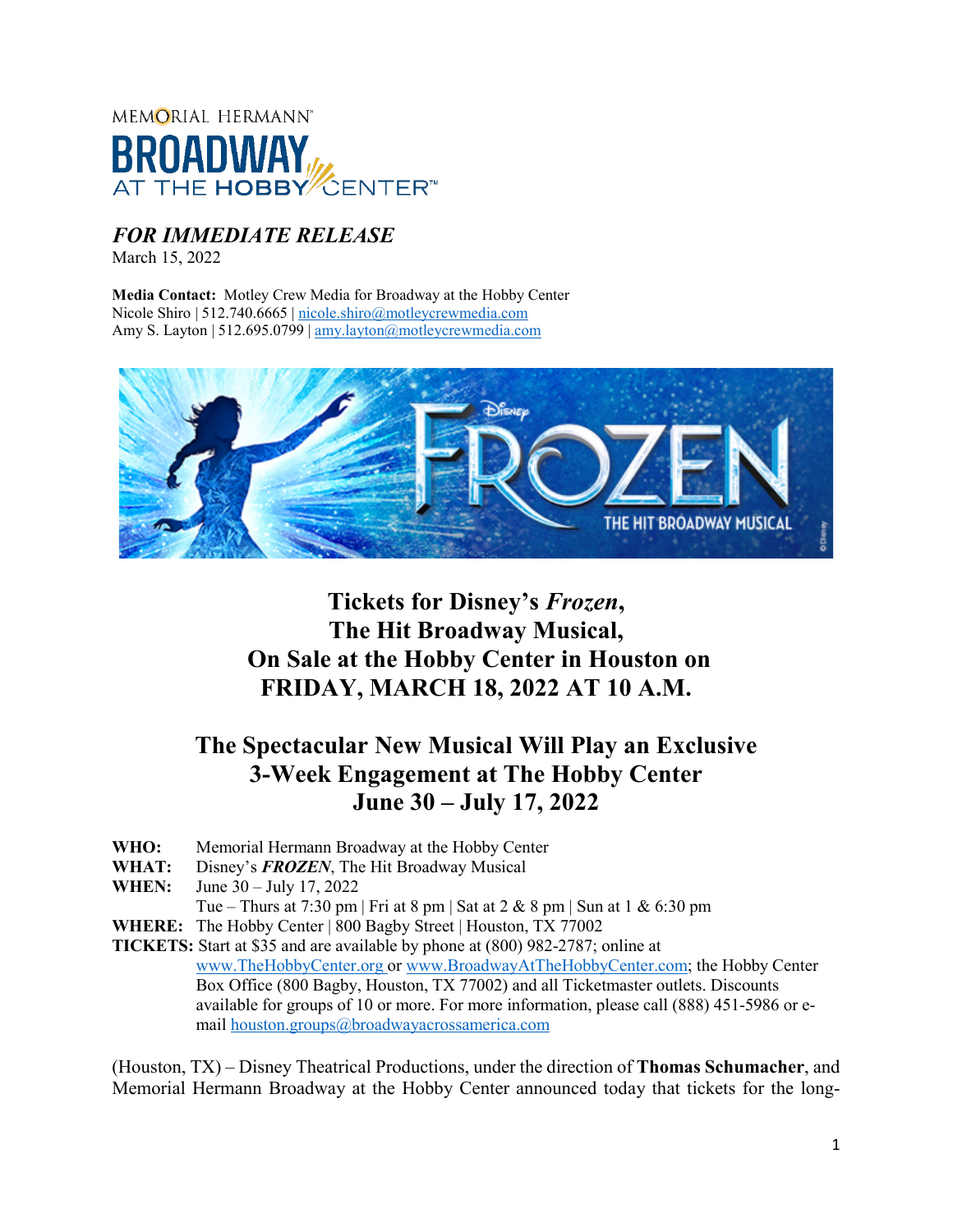awaited production of **Disney's** *Frozen* will go on sale to the public on Friday, March 18, 2022 at 10:00am. From the producer of *The Lion King* and *Aladdin*, *Frozen*, the Tony®-nominated Best Musical, will play an exclusive 3-week premiere engagement at The Hobby Center beginning Thursday, June 30, 2022, with performances playing through Sunday, July 17, 2022.

In Houston, *Frozen* will play Tuesdays through Thursdays at 7:30pm, Fridays at 8:00pm, Saturdays at 2:00 pm & 8:00pm and Sundays at 1:00 pm & 6:30pm. VIP Ticket Packages, which include prime seat locations and a VIP Fan Pack, are also available. Beginning Friday, March 18, 2022, tickets will be available at the Hobby Center Box Office (800 Bagby, Houston, TX, 77002) all Ticketmaster outlets, and online at [www.TheHobbyCenter.org](http://www.thehobbycenter.org/) or [www.BroadwayAtTheHobbyCenter.com.](http://www.broadwayatthehobbycenter.com/) Orders for groups of 10 or more may be placed by calling (888) 451-5986 or e-mail [houston.groups@broadwayacrossamerica.com.](mailto:houston.groups@broadwayacrossamerica.com)

Ticket buyers are reminded that Broadway at the Hobby Center and Ticketmaster are the only official retail ticket outlets for all performances at the Hobby Center. Ticket buyers who purchase tickets from a ticket broker or any third party should be aware that the Hobby Center is unable to reprint or replace lost or stolen tickets and is unable to contact patrons with information regarding time changes or other pertinent updates regarding the performance.

#### **About** *Frozen*

Heralded by *The New Yorker* as "thrilling" and "genuinely moving," *Frozen* has joined Disney Theatrical Productions' megahit *The Lion King* on tour across North America, and the critics agree, "It's simply magical!" (*LA Daily News*).

"Disney's struck gold! Sumptuous sets, gorgeous costumes, and plenty of special effects to wow the audience!" raves the *New York Post*. "With the magic, the dancing, and all those iconic tunes, *Frozen* was born to be a stage musical!" writes the *Evening Standard.* The *Los Angeles Times* declares "the North American tour is irresistible in its creativity and verve" and *The Hollywood Reporter* proclaims that *Frozen* is "thawing hearts from coast to coast!"

There are currently five productions of *Frozen* playing around the world, including Australia, Japan, London and Hamburg. The Tony®-nominated Best Musical completed its Broadway run in March 2020 after breaking four house records at The St. James Theatre.

*Frozen* has been created for the stage by an award-winning team and features the songs you know and love from the original Oscar®-winning film, plus an expanded score with a dozen new numbers by the film's songwriters, Oscar winner **Kristen Anderson-Lopez** and EGOT winner **Robert Lopez**. Joining them on a creative team that has won a cumulative 16 Tony Awards are Oscar winner **Jennifer Lee** (book), Tony and Olivier Award winner **Michael Grandage** (director), and Tony winner **Rob Ashford** (choreographer).

The creative team for *Frozen* also includes scenic and costume design by two-time Tony and Olivier Award winner **Christopher Oram***,* lighting design by six-time Tony Award winner **Natasha Katz**, sound design by seven-time Tony nominee **Peter Hylenski**, video design by Tony winner **Finn Ross**, puppet design by **Michael Curry**, hair design by **David Brian Brown**, makeup design by **Anne Ford-Coates**, special effects design by **Jeremy Chernick** and casting by **The Telsey Office/Rachel Hoffman, CSA** and **Laura Wade, CSA**.